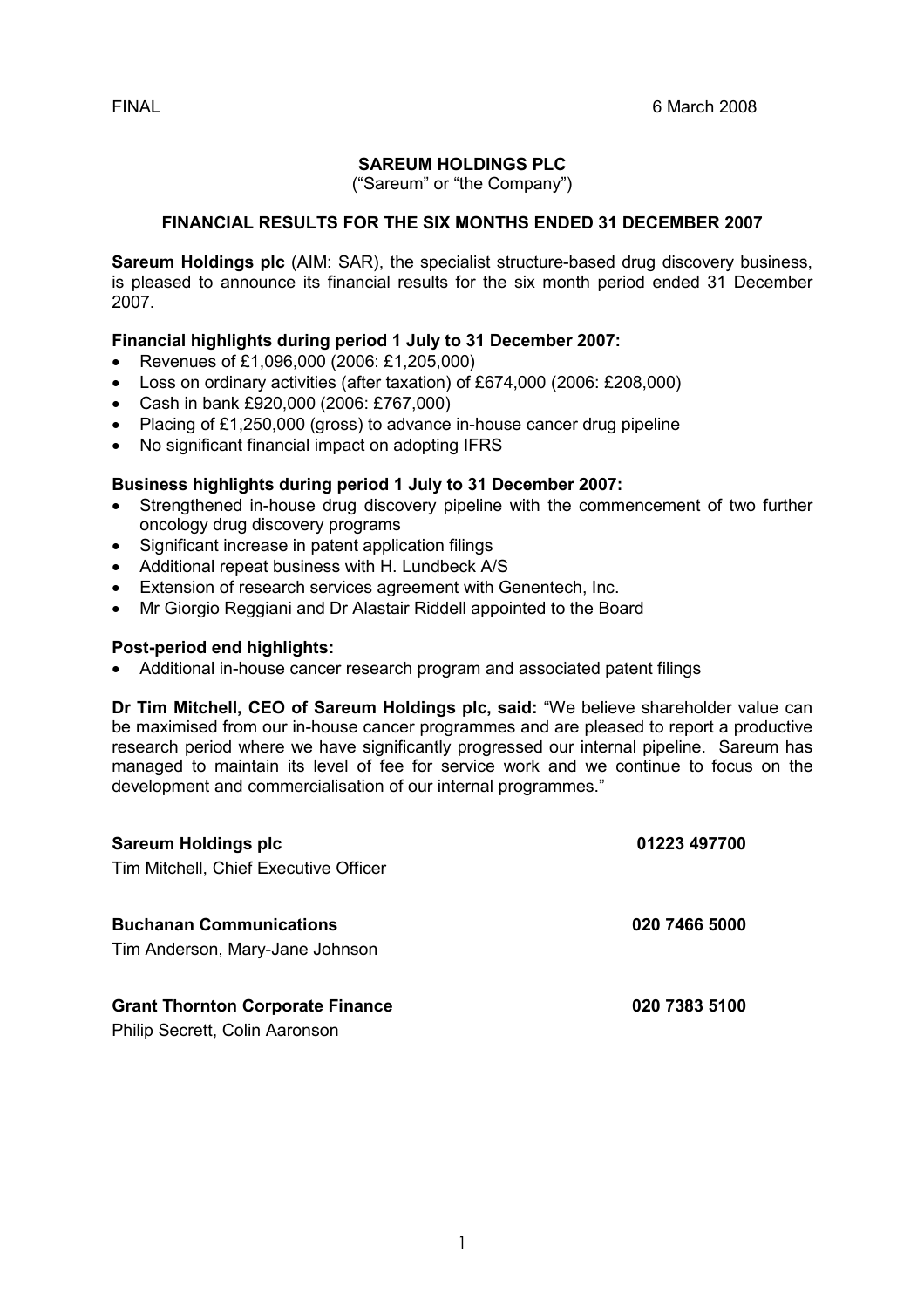# Interim Results for the six months ended 31 December 2007

## Chairman's Statement

Sareum Holdings plc has continued to make significant advances in its in-house cancer drug discovery programmes and, despite tight trading conditions made more difficult by the level of merger and acquisition activity among our key customer group, it has managed to largely maintain the overall level of revenue-generating business. We made an important decision in early 2007 to add to our in-house pipeline and to increase the resources devoted to in-house programmes. This has resulted in considerable progress being made in these programmes which are the key value drivers of the business, and is reflected in the frequency with which new patent applications are being made.

Sareum has an integrated drug discovery platform that is capable of delivering high quality novel drug leads quickly and effectively, delivering solid IP results with great efficiency and flexibility for both the Company and its collaborators.

The key value creator for Sareum's shareholders is in the development and future licensing of drugs from the Company's in-house drug development pipeline. Notable progress in Sareum's programmes, which focus on novel treatments for cancer, has led to a decision to increase investment in the drug discovery activity, adding new programmes and increasing the resource applied to existing programmes. We are expecting to be able to nominate a compound to enter pre-clinical development in the next six months.

Our most advanced in-house programme is carried out in conjunction with The Institute of Cancer Research, one of the world's leading cancer research organisations. Additionally, we are developing five further quality cancer drug discovery targets through our in-house programmes. We have so far generated a total of seven drug compound patent applications including the filing of four patent applications during this period and one post-period end. Significantly, we have obtained positive results from initial pre-clinical experiments to understand the behaviour of our drug leads following systemic administration, including experiments to determine the response of a tumour upon exposure to these compounds. Based on these results, we expect to commence detailed efficacy model studies in early Q2 2008.

We have received expressions of interest from pharmaceutical and biotechnology companies in three of these programmes and early stage licensing discussions are taking place. This supports our belief that our technology platform and expertise can generate valuable drug discovery assets.

#### Additions to the Board

Mr Giorgio Reggiani, who joined Sareum as Finance Director and Company Secretary in June 2007, was appointed to the Board of the Company in September. Mr. Reggiani is a Chartered Management Accountant with 17 years of senior financial experience in companies including Esprit Capital Partners LLP, Vidus Limited and Mobile Systems International plc. Giorgio has brought a wealth of corporate and financial skills to our strategic management of the Company.

Dr Alastair Riddell joined the Board in November 2007 as a non-executive director. Alastair is CEO of Stem Cell Sciences plc and was previously CEO of Paradigm Therapeutics Limited, the drug target discovery and development company that was acquired by Takeda Pharmaceutical Company in March 2007. Prior to that, he was Chairman of Surface Therapeutics Ltd and CEO of Pharmagene plc, now named Asterand. He has held senior positions in international marketing, sales and general management in Amersham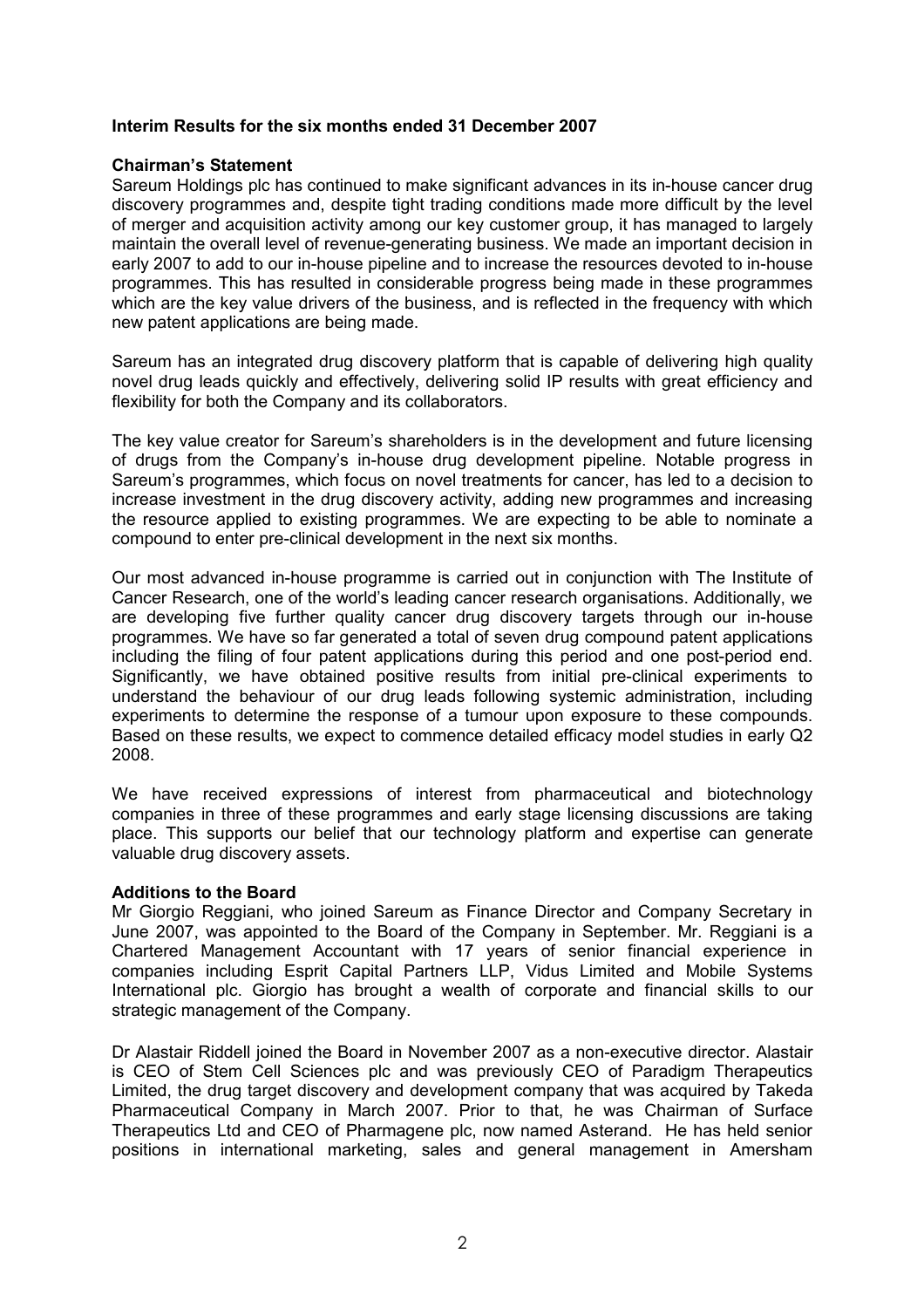International and Centocor. Alistair's extensive knowledge of and experience in the biotech sector will be valuable as the Company moves towards its strategic goals.

## Financial review

During this period, revenues of £1,096,000 were recognised, £222,000 of which came from success milestone payments. We have experienced difficult trading conditions, especially in the USA where there is a reticence to use cash reserves to sponsor new research activities until financial conditions improve. There has also been an unusually high level of M & A activity among our key customer group and this has tended to interfere with decision-making on investment in new programmes.

We ended the half year with net current assets of £1,112,000 including £920,000 cash in bank. A placing of £1,250,000 (£1,203,000 net of issue costs) in October was made to augment the cash available from our own activities and to fund the progress of our internal drug discovery pipeline. The Company's funding requirements depend on the timing of fee for service contracts which are, by their nature, difficult to predict. However, the Sareum board currently believes it will need to seek further funding before the end of its financial year.

The decision to increase activity on our internal pipeline has been combined with careful management of costs, resulting in a loss on ordinary activities (after taxation) of £674,000. Although this is an increase over the prior interim period, we believe this level of R&D spend is crucial to increasing the value of our business.

### International Financial Reporting Standards ("IFRS")

This is the first period for which the Group has prepared the financial statements under International Financial Reporting Standards ('IFRS') and it should be emphasised that the amended presentation of financial statements under IFRS has no impact on the financials of the Company. Previously Sareum has prepared its financial statements under UK Generally Accepted Accounting Principles ("UK GAAP"). The financial statements presented below are therefore, for the first time, presented in accordance with the Group's accounting policies based on IFRS as adopted by the European Union. The unaudited financial statements for the six months ended 31 December 2007 are prepared in accordance with the IFRS accounting policies that are expected to apply as of 30 June 2008. The comparative financial statements for the six months ended 31 December 2006 and the year ended 30 June 2007 have been restated under IFRS.

# **Outlook**

Our primary objective remains to advance our in-house drug discovery pipeline, which is focused on cancer, to deliver drug candidates such that they are positioned to attract lucrative partnering deals with pharmaceutical companies. We will continue to advance these programmes and file further drug patent applications during the year to protect our Intellectual Property portfolio. We expect to develop drug candidates for pre-clinical studies during the current financial year and are actively seeking licensing partners with the aim of achieving a licensing deal on at least one of our six current in-house programmes.

Fee-for-service activities continue to be an important side of our business and we look forward to securing additional contracts and receiving future success milestone payments and repeat business from existing programmes.

Dr Paul Harper Chairman Sareum Holdings plc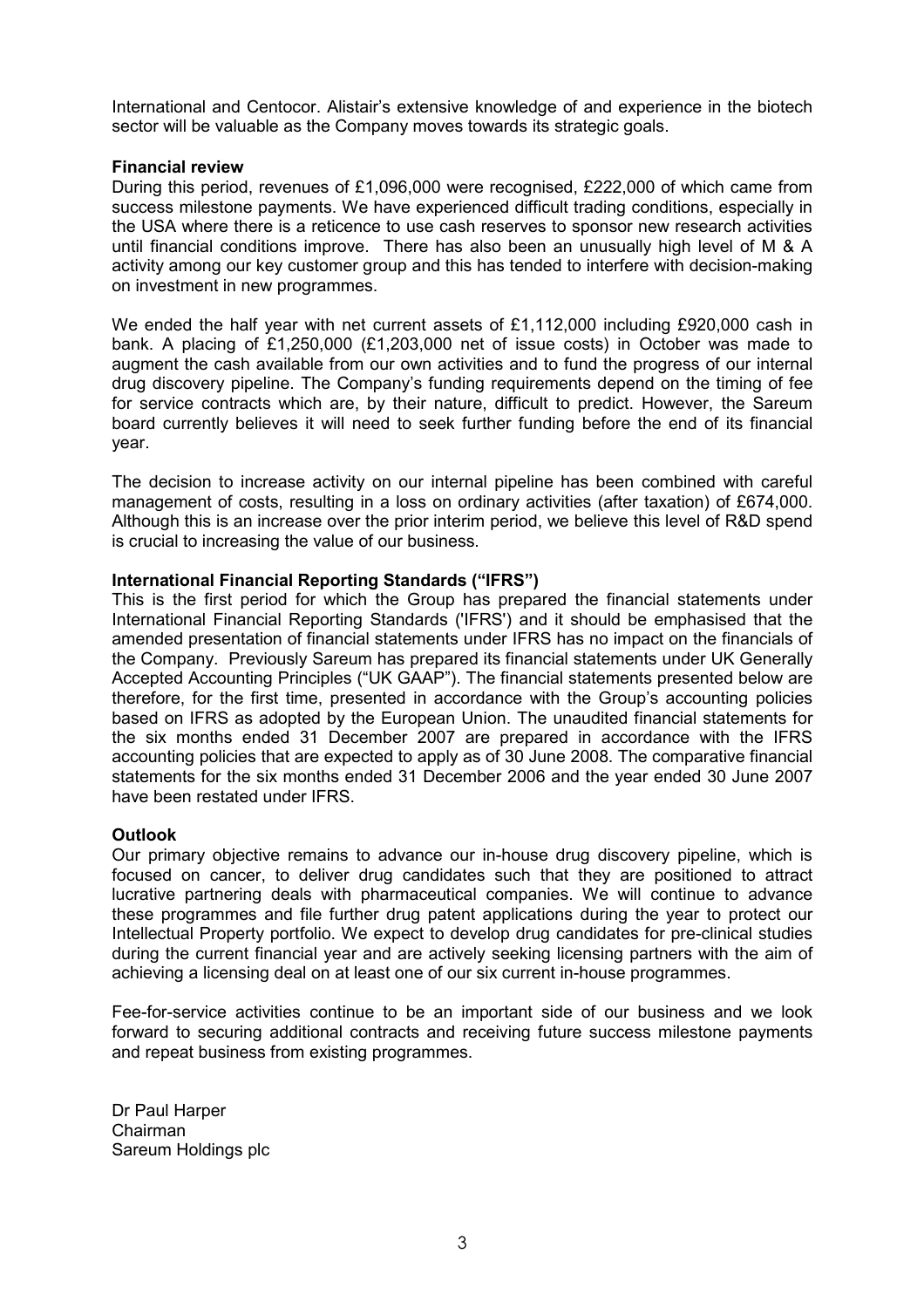### Sareum Holdings plc Consolidated Income Statement for the six months ended 31 December 2007

|                                                    | <b>Unaudited</b><br><b>Half Year to</b><br>31 Dec 07<br>£'000 | <b>Unaudited</b><br><b>Half Year to</b><br>31 Dec 06<br>£'000 | <b>Audited</b><br>Year ended<br>30 Jun 07<br>£'000 |
|----------------------------------------------------|---------------------------------------------------------------|---------------------------------------------------------------|----------------------------------------------------|
| <b>Revenue</b>                                     | 1,096                                                         | 1,205                                                         | 2,471                                              |
| <b>Cost of Sales</b>                               | (1, 168)                                                      | (833)                                                         | (1,853)                                            |
| <b>Gross (Loss)/Profit</b>                         | (72)                                                          | 372                                                           | 618                                                |
| Administrative expenses                            | (731)                                                         | (671)                                                         | (1, 352)                                           |
| <b>Operating Loss</b>                              | (803)                                                         | (299)                                                         | (734)                                              |
| Interest receivable and similar income             | 9                                                             | 5                                                             | 29                                                 |
| Interest payable and similar charges               | (3)                                                           | (5)                                                           | (17)                                               |
| Loss on ordinary activities before<br>taxation     | (797)                                                         | (299)                                                         | (722)                                              |
| Tax on loss on ordinary activities                 | 123                                                           | 91                                                            | 195                                                |
| Loss on ordinary activities after taxation         | (674)                                                         | (208)                                                         | (527)                                              |
| Loss per share (pence)<br><b>Basic and diluted</b> | (0.13)p                                                       | (0.05)p                                                       | (0.12)p                                            |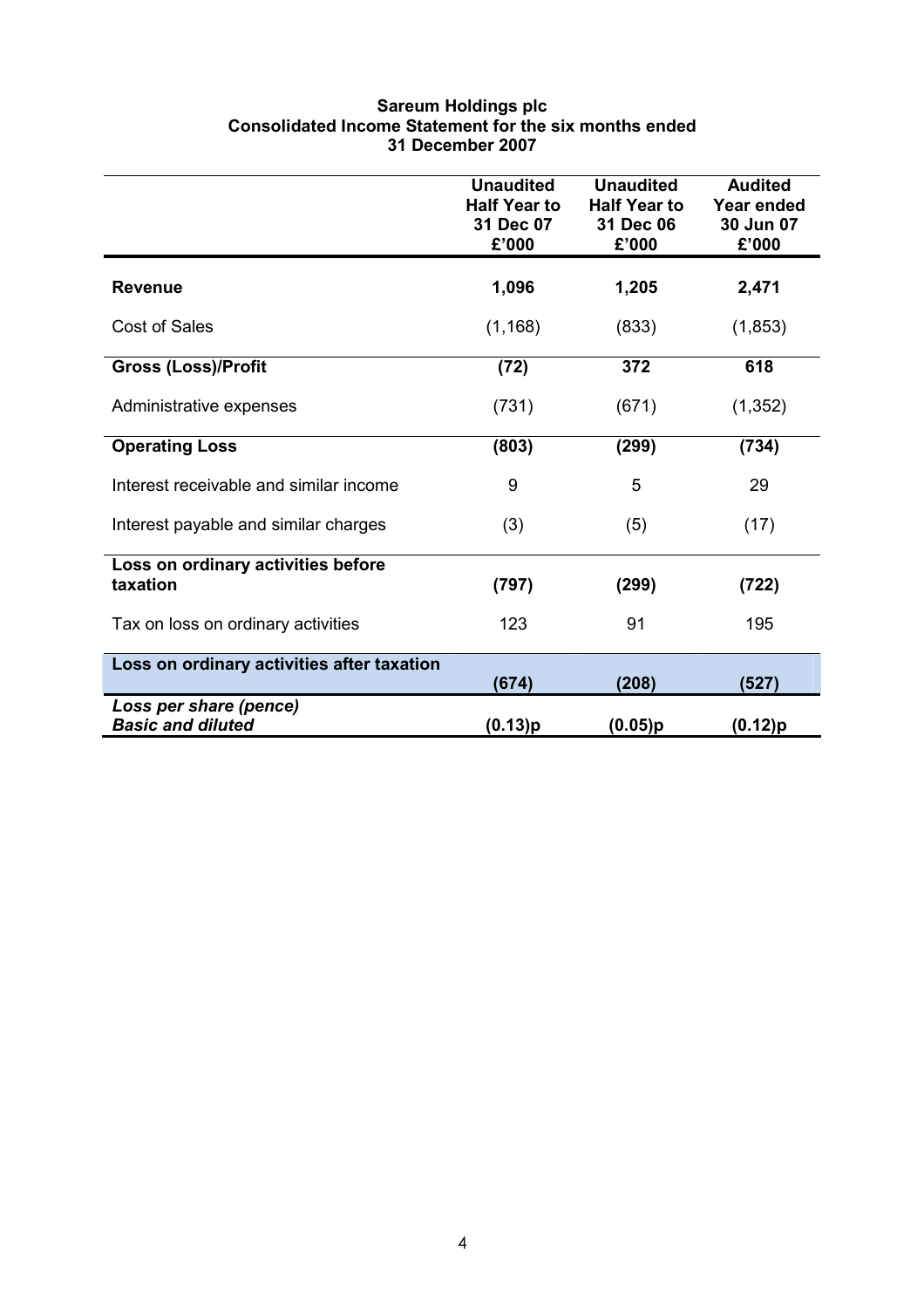|                                                  | <b>Unaudited</b><br><b>Half Year to</b><br>31 Dec 07<br>£'000 | <b>Unaudited</b><br><b>Half Year to</b><br>31 Dec 06<br>£'000 | <b>Audited</b><br><b>Year ended</b><br>30 Jun 07<br>£'000 |
|--------------------------------------------------|---------------------------------------------------------------|---------------------------------------------------------------|-----------------------------------------------------------|
|                                                  |                                                               |                                                               |                                                           |
| <b>Non-current assets</b><br>Intangible assets   | 32                                                            | 14                                                            | 31                                                        |
| Tangible assets                                  | 917                                                           | 720                                                           | 1,015                                                     |
|                                                  | 949                                                           | 734                                                           | 1,046                                                     |
| <b>Current assets</b>                            |                                                               |                                                               |                                                           |
| <b>Debtors</b>                                   | 722                                                           | 997                                                           | 837                                                       |
| Cash at bank and in hand                         | 920                                                           | 767                                                           | 660                                                       |
|                                                  | 1,642                                                         | 1,764                                                         | 1,497                                                     |
| Creditors: amounts due within one<br>vear        | (530)                                                         | (768)                                                         | (1,017)                                                   |
| <b>Net current assets</b>                        | 1,112                                                         | 996                                                           | 480                                                       |
| <b>Total assets less current liabilities</b>     | 2,061                                                         | 1,730                                                         | 1,526                                                     |
| Creditors: amounts due in over one<br>year       | (165)                                                         | (45)                                                          | (160)                                                     |
| <b>Net assets</b>                                | 1,896                                                         | 1,685                                                         | 1,366                                                     |
| <b>Equity</b>                                    |                                                               |                                                               |                                                           |
| Called up share capital<br>Share premium account | 150<br>4,933                                                  | 112<br>3,767                                                  | 115<br>3,764                                              |
| Merger reserve                                   |                                                               | $\blacksquare$                                                | $\blacksquare$                                            |
| Profit and loss account                          | (3, 187)                                                      | (2, 194)                                                      | (2, 513)                                                  |
| <b>Total equity</b>                              | 1,896                                                         | 1,685                                                         | 1,366                                                     |

# Sareum Holdings plc Consolidated Balance Sheet as at 31 December 2007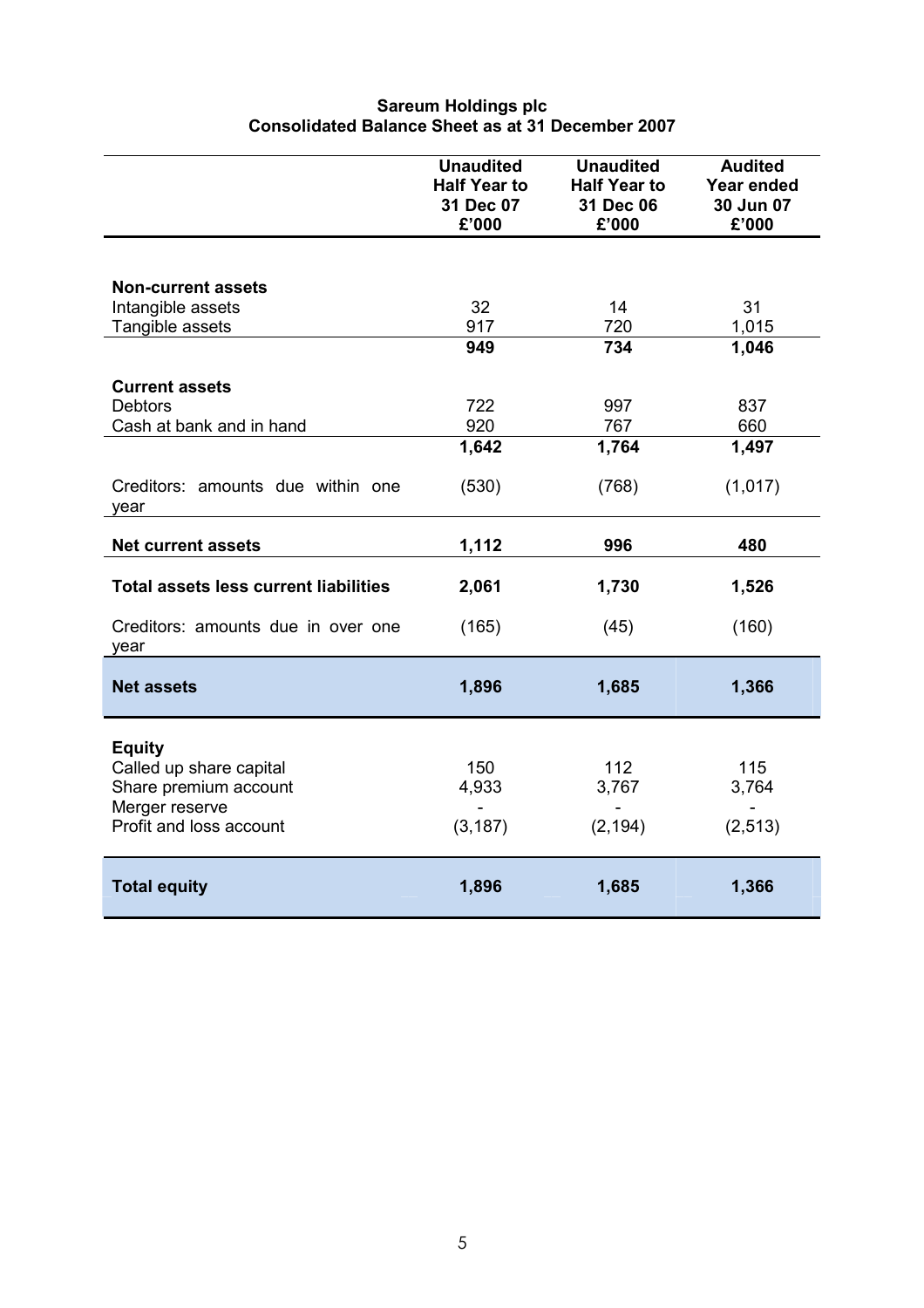|                                                                           | <b>Share Capital</b>      | <b>Share</b><br><b>Premium</b> | <b>Retained</b><br><b>Loss</b> | Total                     |
|---------------------------------------------------------------------------|---------------------------|--------------------------------|--------------------------------|---------------------------|
|                                                                           | <b>Unaudited</b><br>£'000 | <b>Unaudited</b><br>£'000      | <b>Unaudited</b><br>£'000      | <b>Unaudited</b><br>£'000 |
| At 1 July 2006<br>Issue of share capital (net)<br>Loss for the period     | 93<br>22                  | 3,088<br>676                   | (1,985)<br>(208)               | 1,196<br>698<br>(208)     |
| At 31 December 2006<br>Loss for the period                                | 115                       | 3,764                          | (2, 193)<br>(320)              | 1,686<br>(320)            |
| As at 30 June 2007<br>Issue of share capital (net)<br>Loss for the period | 115<br>35                 | 3,764<br>1,169                 | (2, 513)<br>(674)              | 1,366<br>1,204<br>(674)   |
| As at 31 December 2008                                                    | 150                       | 4,933                          | (3, 187)                       | (1,896)                   |

#### Sareum Holdings plc Consolidated Statement of changes in equity for the six months ended 31 December 2007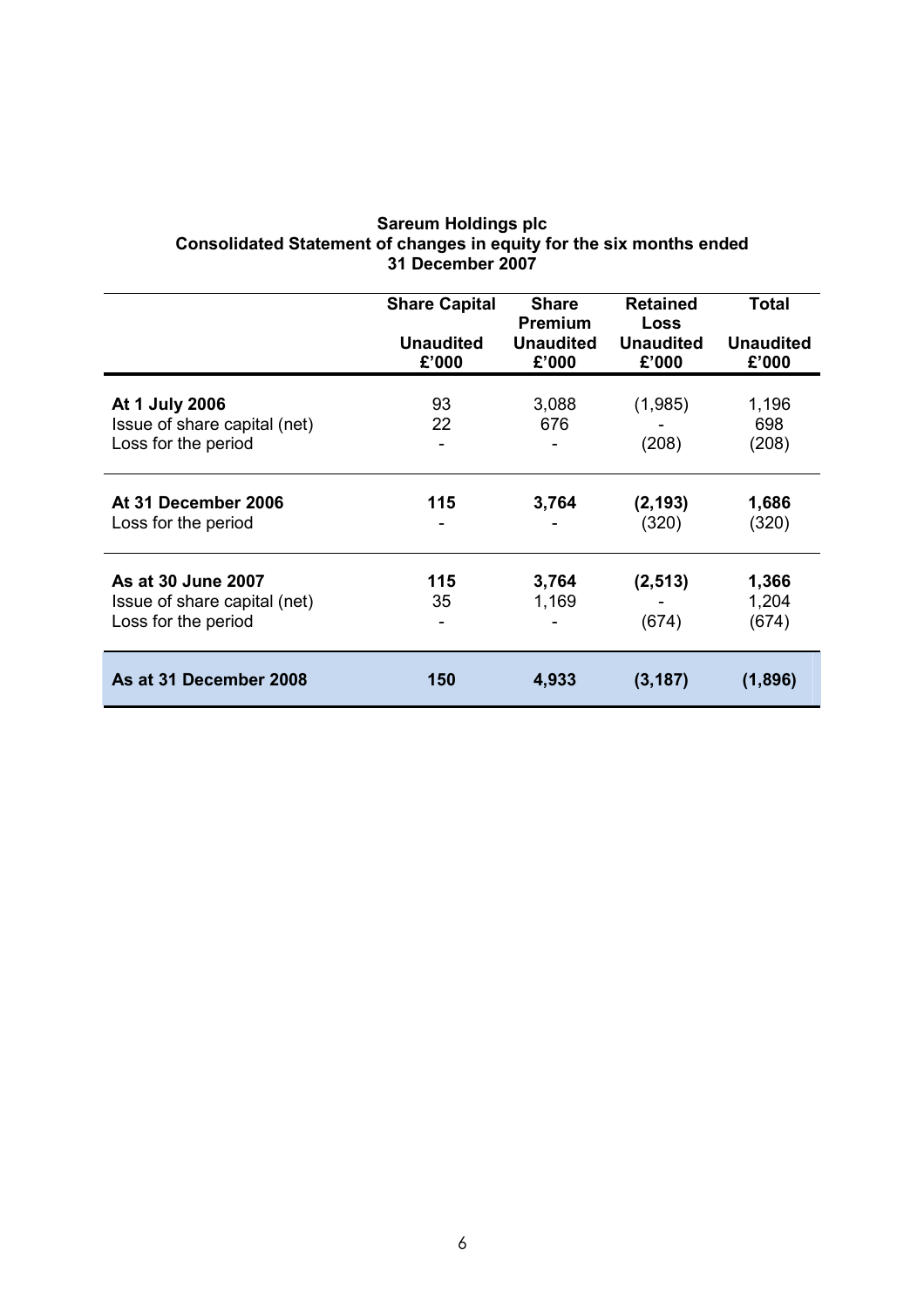## Sareum Holdings plc Consolidated Cash Flow Statement for the six months ended 31 December 2007

|                                                    | <b>Unaudited</b><br><b>Six Months to</b><br>31 Dec 07<br>£'000 | <b>Unaudited</b><br><b>Six Months to</b><br>31 Dec 06<br>£'000 | <b>Audited</b><br>Year ended<br>30 Jun 07<br>£'000 |
|----------------------------------------------------|----------------------------------------------------------------|----------------------------------------------------------------|----------------------------------------------------|
| <b>Operating activities</b>                        |                                                                |                                                                |                                                    |
| Cash outflow from operating activities             | (930)                                                          | (415)                                                          | (370)                                              |
| Research and Development tax credit                | 123                                                            | 128                                                            | 128                                                |
|                                                    |                                                                |                                                                |                                                    |
| Net cash used in operating activities              | (807)                                                          | (287)                                                          | (242)                                              |
|                                                    |                                                                |                                                                |                                                    |
| <b>Investing activities</b>                        |                                                                |                                                                |                                                    |
| Acquisition of fixed assets                        | (84)                                                           | (54)                                                           | (518)                                              |
| Interest received                                  | 6                                                              |                                                                | 12                                                 |
| Net cash used by investing activities              | (78)                                                           | (54)                                                           | (506)                                              |
|                                                    |                                                                |                                                                |                                                    |
| <b>Financing activities</b>                        |                                                                |                                                                |                                                    |
| Net proceeds from ordinary shares issued           | 1,203                                                          | 698                                                            | 698                                                |
| Increase/(Repayment) of loans                      | (58)                                                           | (118)                                                          | 182                                                |
| Net increase/(decrease) in cash and<br>equivalents | 260                                                            | 239                                                            | 132                                                |
| Cash and equivalents at start of period            | 660                                                            | 528                                                            | 528                                                |
| Cash and equivalents at end of period              | 920                                                            | 767                                                            | 660                                                |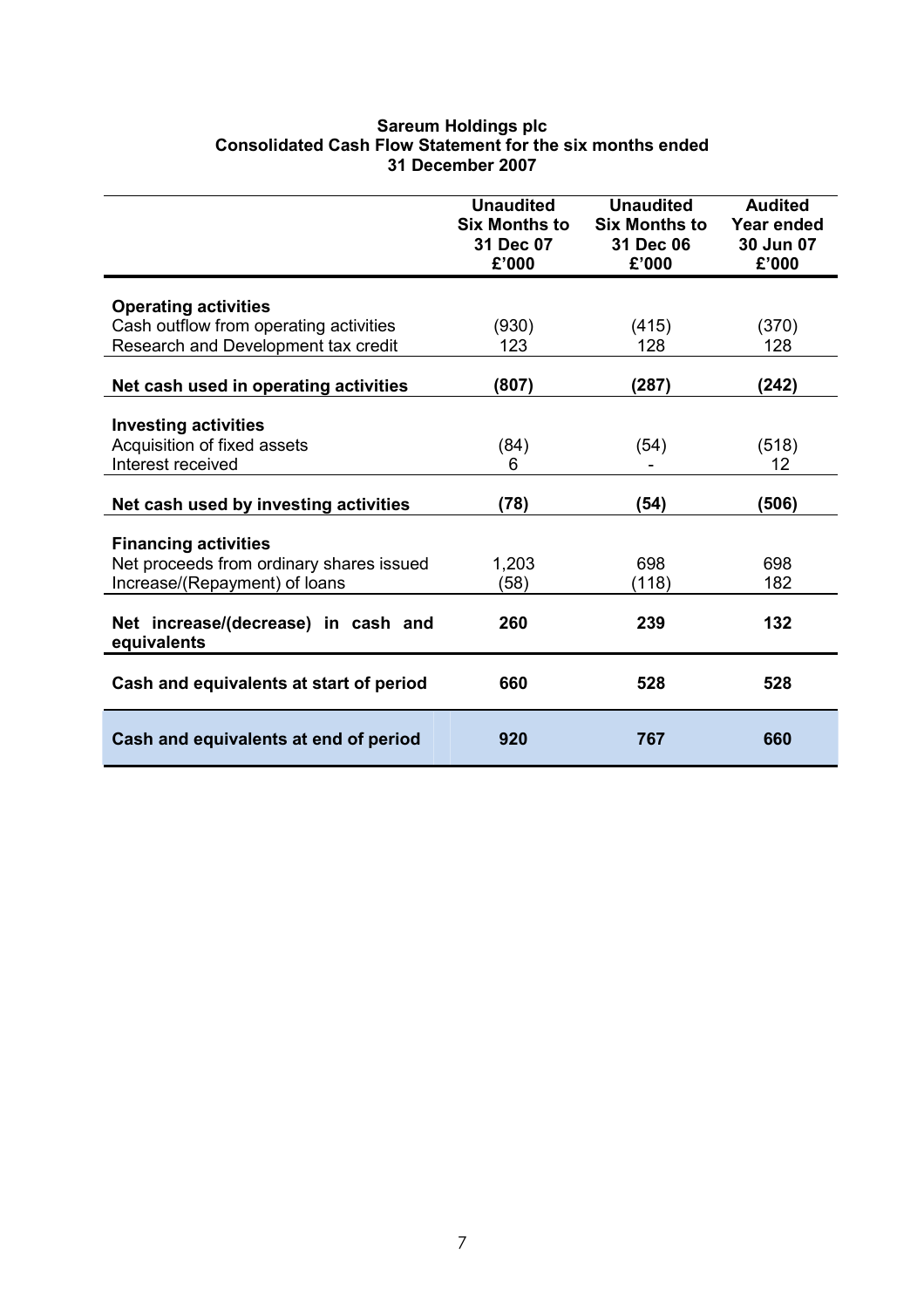#### SAREUM HOLDINGS PLC NOTES TO THE UNAUDITED RESULTS FOR THE SIX MONTHS ENDED 31 DECEMBER 2007

## 1. FINANCIAL INFORMATION

These interim statements do not constitute statutory financial statements within the meaning of Section 240 of the Companies Act 1985. The 30 June 2007 Annual Report and Accounts are available from Sareum's web site, www.sareum.co.uk.

### 2. BASIS OF ACCOUNTING

The interim financial statements have been prepared in accordance with the IFRS accounting policies that are expected to apply for the 30 June 2008 annual financial statements. No changes have arisen due to the transition from reporting under UK GAAP to reporting under IFRS and therefore no reconciliations are required or provided.

Please refer to the appendix below for further information.

### 3. TAXATION

No liability arises for corporation tax for the period ended 31 December 2007. Research and Development tax credits receivable as cash are estimated to be £123,000 for the period.

### 4. DIVIDENDS

The directors do not propose the payment of a dividend in respect of the six months ended 31 December 2007.

#### 5. LOSS PER SHARE

Basic and diluted loss per share is 0.13p (2006: 0.05p). The basic loss per ordinary share is based on the Group's loss for the six months of £674,000 (2006: £208,000) divided by the weighted average number of shares in issue during the period of 506,105,121 (2006: 388,662,000).

#### 6. DEFERRED INCOME

Deferred income arises when sales invoices have been issued to clients but the work covered by the invoices has not been completed at the end of the accounting period. Deferred income will be credited to turnover once the invoiced work is complete. There was £10,000 of deferred income during the period (2006: 401,000).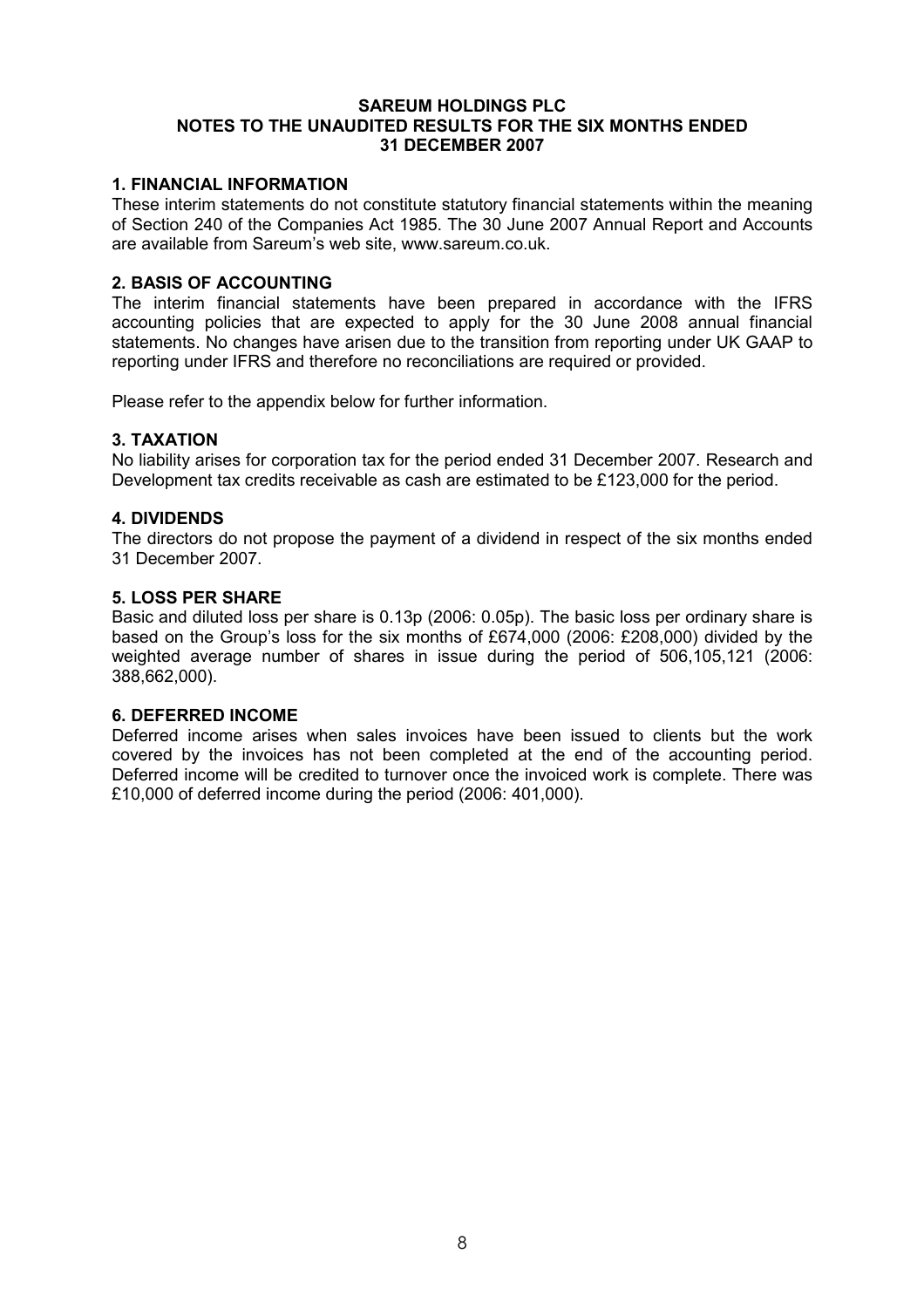# Appendix

# Reporting under International Financial Reporting Standards (IFRS)

From June 2008 Sareum Holdings plc will produce its consolidated report and accounts in accordance with IFRS. This financial information has been prepared on the basis of the IFRS expected to be applicable at 30 June 2008. These standards are subject to ongoing review and endorsement by the EU or possible amendment by interpretive guidance from the IASB and are therefore still subject to change. We will update our restated information for any such changes as and when they are made.

No changes have arisen due to the transition from reporting under UK GAAP to reporting under IFRS and therefore no reconciliations are required or provided. The Group's date of transition to IFRS is 1 January 2007, which is the beginning of the comparative period for the 2008 financial year.

The UK GAAP financial information contained in this document does not constitute statutory accounts as defined in Section 240 of the Companies Act 1985. The auditors have issued unqualified opinions on the Group's UK GAAP financial statements for the years ended 30 June 2006 and 30 June 2007.

Key accounting policy changes are included within this report. A full set of IFRS accounting policies will be published in the Group's report and accounts for the year to 30 June 2008.

#### First time adoption

IFRS 1 "First Time Adoption of International Financial Reporting Standards" sets out the approach to be followed when IFRS are applied for the first time. As a general principle, IFRS 1 requires that accounting policies are to be applied retrospectively although IFRS 1 provides a number of optional exceptions where the cost of compliance is deemed to exceed the benefits to users of the financial statements. Where applicable, the options selected by management under IFRS 1 are set out in the explanatory notes below.

#### Summary of significant accounting policies

The significant accounting policies adopted in the preparation of the Group's IFRS statements are set out below:

#### Basis of preparation

Results for the six month periods ended 30 June 2007 and 30 June 2006 have not been audited. Subject to EU endorsement of outstanding standards and no further changes from the IASB this information is expected to form the basis for comparatives when reporting financial results for 2007, and for subsequent reporting periods.

The financial statements have been prepared on the historical cost basis except for certain financial assets and liabilities, which are measured at fair value.

#### Intangible assets

Purchased licenses are recognised at cost on acquisition and are subject to amortisation over their useful life from the point at which the asset is available for use. The amortisation charge is calculated on a straight–line basis over their estimated useful lives.

#### Research and development expenditure

The Group considers that the regulatory, technical and market uncertainties inherent in the development of new products mean that internal development costs should not be capitalised as intangible fixed assets until commercial viability of a product is demonstrable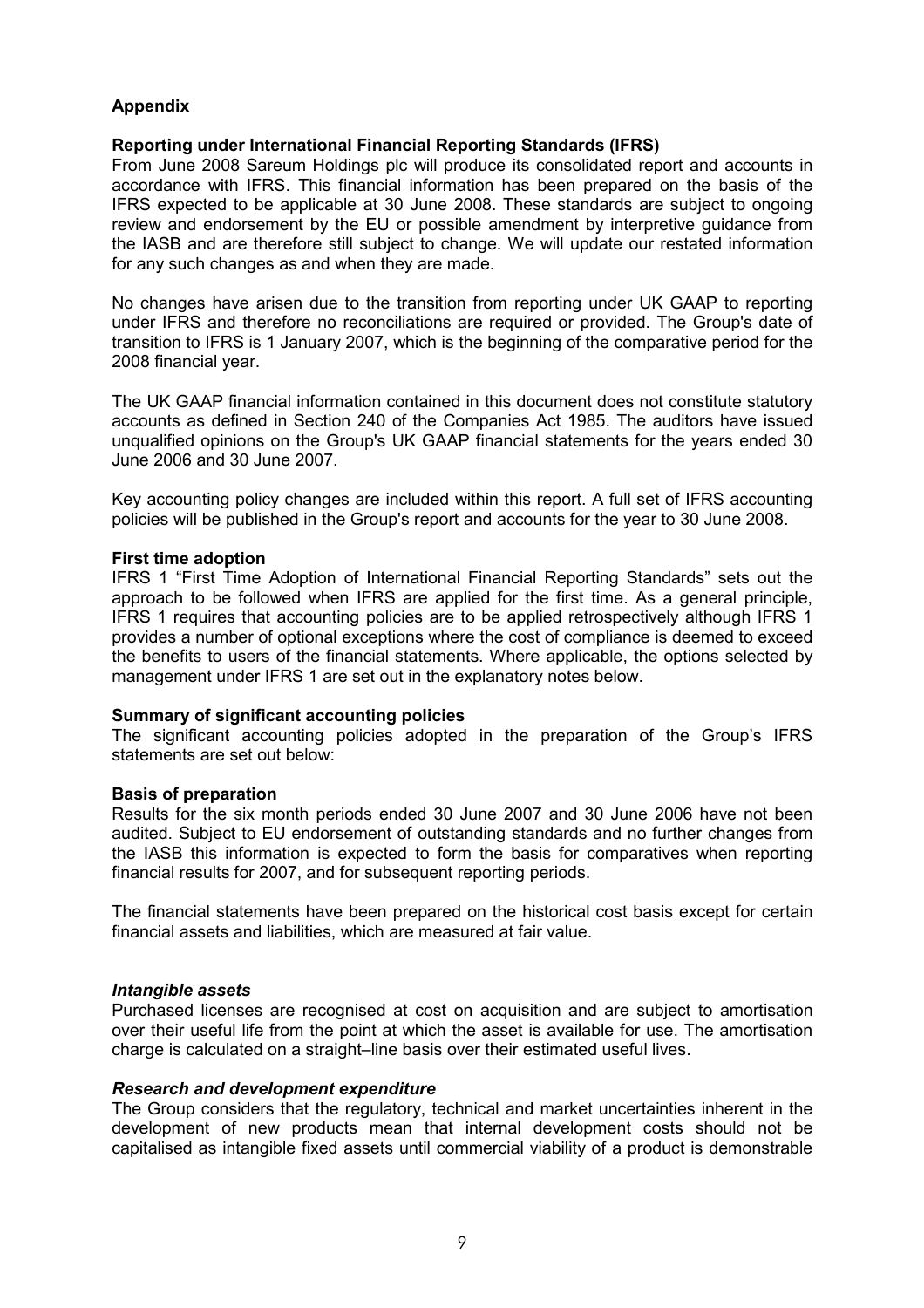and appropriate resource is in place to launch the product. Except in those circumstances, research and development expenditure is expensed as incurred.

## Property, plant and equipment

Property, plant and equipment is stated at cost, net of depreciation and any provision for impairment. Depreciation is provided on all property, plant and equipment at rates calculated to write off the cost, less estimated residual value, of each asset on a straight line basis over its expected useful life as follows:

Leasehold improvements – remaining lease term Fixtures and fittings - four years, straight-line basis Laboratory equipment - four years, straight-line basis Computer equipment - three years, straight-line basis

### Foreign currencies

Transactions in foreign currencies are recorded at the rate of exchange at the date of the transaction. Monetary assets and liabilities denominated in foreign currencies at the balance sheet date are reported at the rate of exchange prevailing at that date. All exchange gains arising on the retranslation of assets and liabilities are dealt with in the income statement.

### Leases

Rentals under operating leases are charged on a straight-line basis over the lease term, even if the payments are not made on such a basis. Provisions are made in respect of onerous leases to the extent that the Directors believe that costs will be incurred under the terms of the lease with no benefit to the Group.

### **Taxation**

Current UK corporation tax is provided at amounts expected to be paid (or recovered) using the tax rates and laws that have been enacted or substantively enacted by the balance sheet date.

Deferred tax is accounted for using the balance sheet liability method in respect of temporary timing differences arising from differences between the carrying amount of assets and liabilities in the financial statements and the corresponding tax bases used in the computation of taxable profit. Deferred tax assets are recognised to the extent that it is probable that future taxable profit will be available against which the temporary difference can be utilised. Their carrying amount is reviewed at each balance sheet date on the same basis.

Deferred tax is measured on an undiscounted basis, and at the tax rates that are expected to apply in the period in which the asset or liability is settled. It is recognised in the income statement except when it relates to items credited or charged directly to equity, in which case the deferred tax is also dealt with in equity.

# Revenue recognition

Revenue consists of income received, in the normal course of business, from licence and development agreements and is stated net of any trade discounts, VAT and other sales related taxes. Income from these agreements is typically in the form of fees on signature, milestone receipts on achievement of predetermined events, and royalties on the sale of the product once marketed.

Revenue is recognised when licence rights are granted to the extent that the Company has performed its contractual obligations, based on the fair value of the right to consideration for each component of the agreement.

# Post-retirement benefits